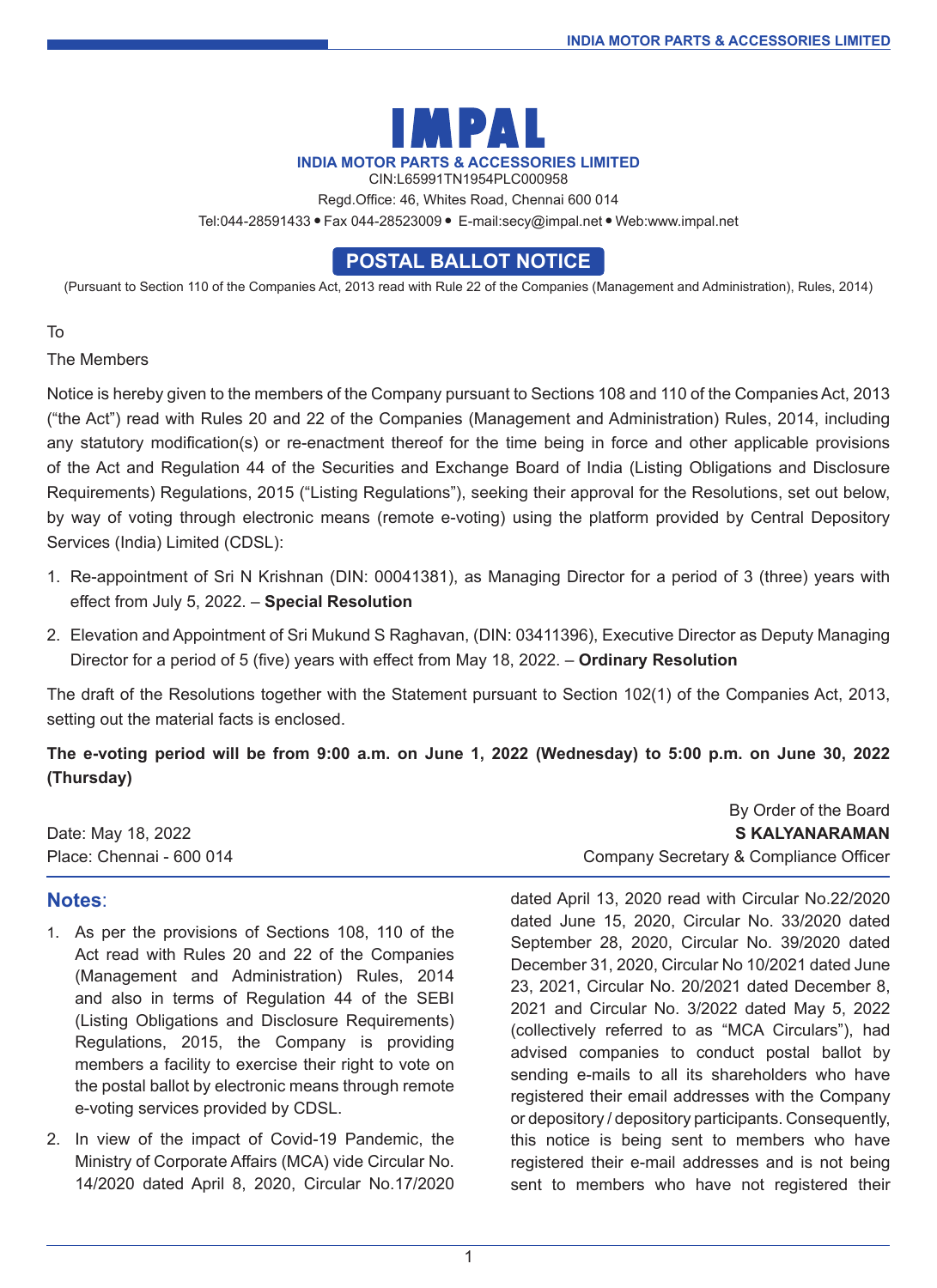e-mail addresses. Further, the communication of assent / dissent of the members will only take place through the remote e-voting system. This Postal Ballot is accordingly being initiated in compliance with the MCA Circulars.

- 3. In accordance with MCA Circulars, Members are requested to communicate their assent or dissent through the e-voting system only. Members are also requested to carefully read all the instructions given in the Notes.
- 4. The shareholders are requested to register / update their email addresses, in respect of electronic holdings with the Depository through the concerned Depository Participants and in respect of physical holdings with the Company's Registrar and Share Transfer Agent, M/s Cameo Corporate Services Limited, UNIT: IMPAL, V Floor "Subramanian Building"#1, Club House Road, Chennai 600 002 by following due procedure as mentioned in the Postal Ballot Notice.
- 5. Those shareholders who have already registered their email addresses are requested to keep their email addresses validated with their Depository Participants / the Company's Registrar and Share Transfer Agent, Cameo Corporate Services Limited, to enable dispatch of notices / Annual Reports / other intimations electronically to their email addresses.
- 6. The Notice and Statement of the material facts have been made available on the website of the Company **www.impal.net** and on the website of CDSL i.e. www.evotingindia.com.
- 7. Pursuant to the MCA Circulars, this notice is being sent electronically i.e. by email only to those Members who have registered their email addresses with the

Company/Depository(s) and whose name appear in the Register of Members/ Record of Depositories as on **Friday, May 27, 2022 (the cut-off date)**.

- 8. The voting rights of the members shall be in proportion to the number of shares held by them in the paid-up equity share capital of the Company as on the cut-off date, i.e. on **Friday, May 27, 2022**.
- 9. In terms of Secretarial Standard 2, the resolutions, on receiving the requisite number of 'assent' votes, shall be deemed to have been passed **on Thursday, June 30, 2022**.
- 10. The Board of Directors has appointed Sri M Damodaran of M/s Damodaran Associates, LLP Practicing Company Secretaries, Chennai as the Scrutinizer, for conducting the postal ballot process in a fair and transparent manner.
- 11. The Scrutinizer will submit his report to the Chairman/ Managing Director of the Company after completion of the scrutiny and the results of the postal ballot will be announced by the Chairman/Managing Director within 2 working days of conclusion of postal ballot process at the Registered Office of the Company at 46, Whites Road, Chennai 600 014.
- 12. The results of the postal ballot will be communicated to the stock exchange(s) where the company's equity shares are listed and posted on the Company's website – www.impal.net.
- 13. Any query / grievance relating to e-voting may be addressed to Mr. Rakesh Dalvi, Sr. Manager, Central Depository Services (India) Limited (CDSL), A Wing, 25th Floor, Marathon Futurex, Mafatlal Mill Compounds, N M Joshi Marg, Lower Parel (East), Mumbai - 400013 or send an email to helpdesk. evoting@cdslindia.com or call on 022-23058542/43

# **DRAFT RESOLUTION**

### **SPECIAL BUSINESS**

**1. To consider and if thought fit, to pass the following resolution as a Special Resolution**

"**RESOLVED THAT** in accordance with the provisions of Sections 196, 197, and 203 read with Schedule V and other applicable provisions, if any, of the Companies Act, 2013 applicable provisions of SEBI (Listing Obligations and Disclosure Requirements) Regulations, 2015 (Including any statutory modification(s) thereto or re-enactment(s) thereof for the time being in force), the consent of the Company be and is hereby accorded for the re-appointment of Sri N Krishnan (DIN 00041381) as the Managing Director of the Company for a period of 3 (three) years with effect from 05th July 2022 up to 4th July, 2025, not liable to retire by rotation as per the terms set out hereunder: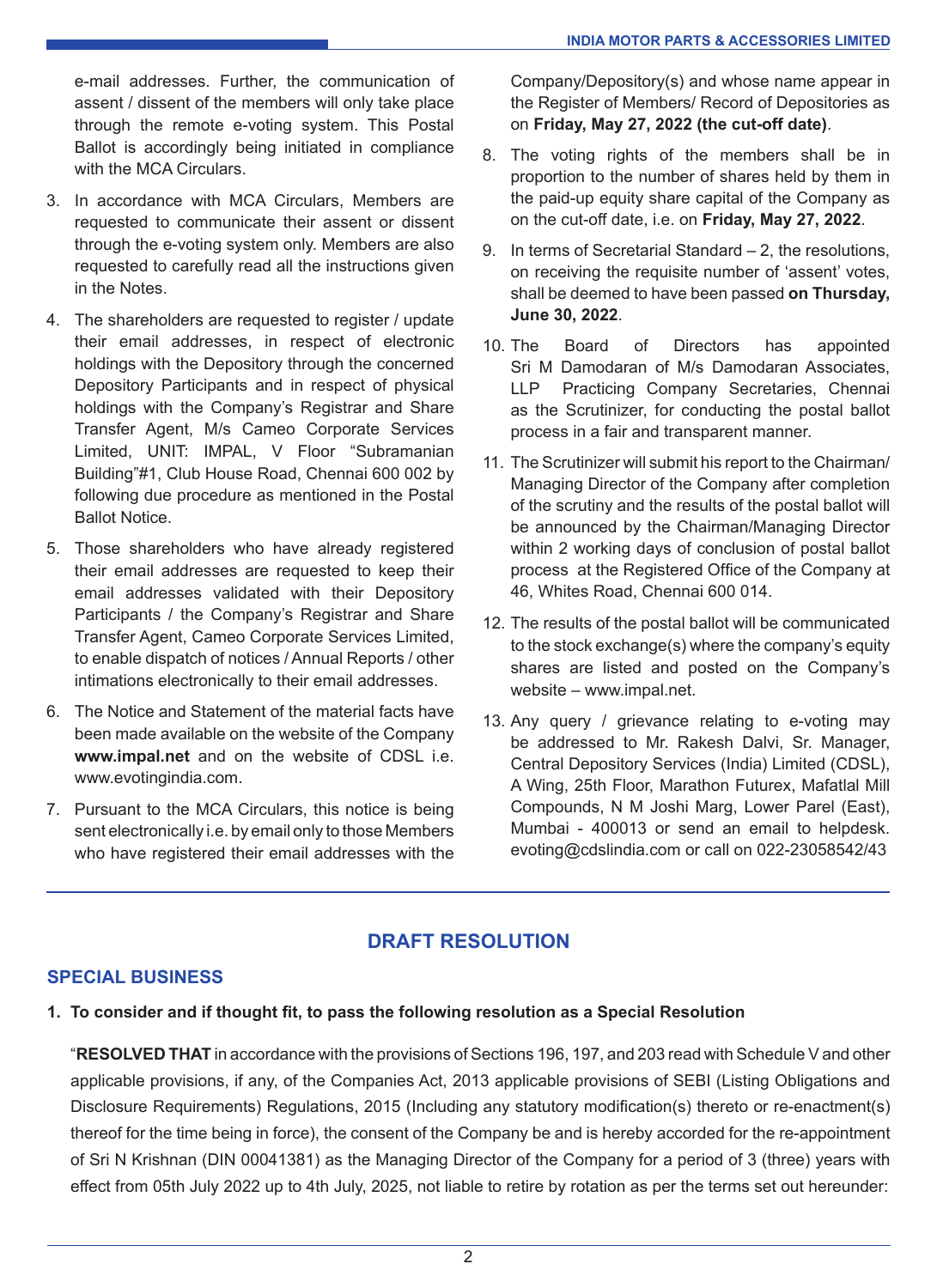| Term of office                        | 05th July, 2022 to 4th July, 2025                                                                                                                                                                                                                                                                                                                                                                                                      |
|---------------------------------------|----------------------------------------------------------------------------------------------------------------------------------------------------------------------------------------------------------------------------------------------------------------------------------------------------------------------------------------------------------------------------------------------------------------------------------------|
| Salary                                | ₹5,00,000/-(Rupees Five Lakhs only) per month effective 5th July, 2022 in the scale of<br>₹ 5,00,000/- to ₹ 6,50,000/-. Annual increase will be effective from 1st April every year, from<br>April 2023, quantum to be decided by the Nomination and Remuneration Committee and by<br>the Board of Directors.                                                                                                                          |
| Commission                            | Subject to a ceiling of 1.50% of the Net profits of the Company for each financial year. The<br>quantum will be determined by the Nomination and Remuneration Committee and by the<br>Board of Directors.                                                                                                                                                                                                                              |
| Perquisites                           | As detailed in the Annexure to Explanatory Statement                                                                                                                                                                                                                                                                                                                                                                                   |
| <b>Minimum</b><br><b>Remuneration</b> | Where in any financial year, during the currency of his tenure, the Company has no profits or its<br>profits are inadequate, it may pay him remuneration by way of salary, allowances, commission<br>and perquisites not exceeding the limits specified in Part II of Section II of Schedule V to the<br>Companies Act, 2013 or such other limits as may be prescribed by the Government from time<br>to time as minimum remuneration. |

#### **2. To consider and if thought fit, to pass the following resolution as an Ordinary Resolution.**

"**RESOLVED THAT** in accordance with the provisions of Sections 196, 197, and 203 read with Schedule V and other applicable provisions, if any, of the Companies Act, 2013, and applicable provisions of SEBI (Listing Obligations and Disclosure Requirements) Regulations, 2015 (Including any statutory modification(s) thereto or re-enactment(s) thereof for the time being in force), the consent of the Company be and is hereby accorded for elevation and appointment of Sri Mukund S Raghavan, (DIN 03411396), as the Deputy Managing Director of the Company for a period of 5 (Five) years with effect from 18th May, 2022 up to 17th May, 2027, liable to retire by rotation, as per the terms set out hereunder:

| Term of office                 | 18th May, 2022 to 17th May, 2027                                                                                                                                                                                                                                                                                                                                                                                                       |
|--------------------------------|----------------------------------------------------------------------------------------------------------------------------------------------------------------------------------------------------------------------------------------------------------------------------------------------------------------------------------------------------------------------------------------------------------------------------------------|
| Salary                         | ₹ 3,50,000/-(Rupees Three Lakhs Fifty Thousand Only) per month effective 18th May, 2022<br>in the scale of $\bar{\tau}$ 3,50,000/- to $\bar{\tau}$ 5,00,000/-. Annual increase will be effective from 1st April<br>every year, from April 2023, quantum to be decided by the Nomination and Remuneration<br>Committee and by the Board of Directors.                                                                                   |
| Commission                     | Subject to a ceiling of 1.00% of the Net profits of the Company for each financial year. The<br>quantum will be determined by the Nomination and Remuneration Committee and by the<br>Board of Directors.                                                                                                                                                                                                                              |
| Perquisites                    | As detailed in the Annexure to Explanatory Statement                                                                                                                                                                                                                                                                                                                                                                                   |
| <b>Minimum</b><br>Remuneration | Where in any financial year, during the currency of his tenure, the Company has no profits or its<br>profits are inadequate, it may pay him remuneration by way of salary, allowances, commission<br>and perquisites not exceeding the limits specified in Part II of Section II of Schedule V to the<br>Companies Act, 2013 or such other limits as may be prescribed by the Government from time<br>to time as minimum remuneration. |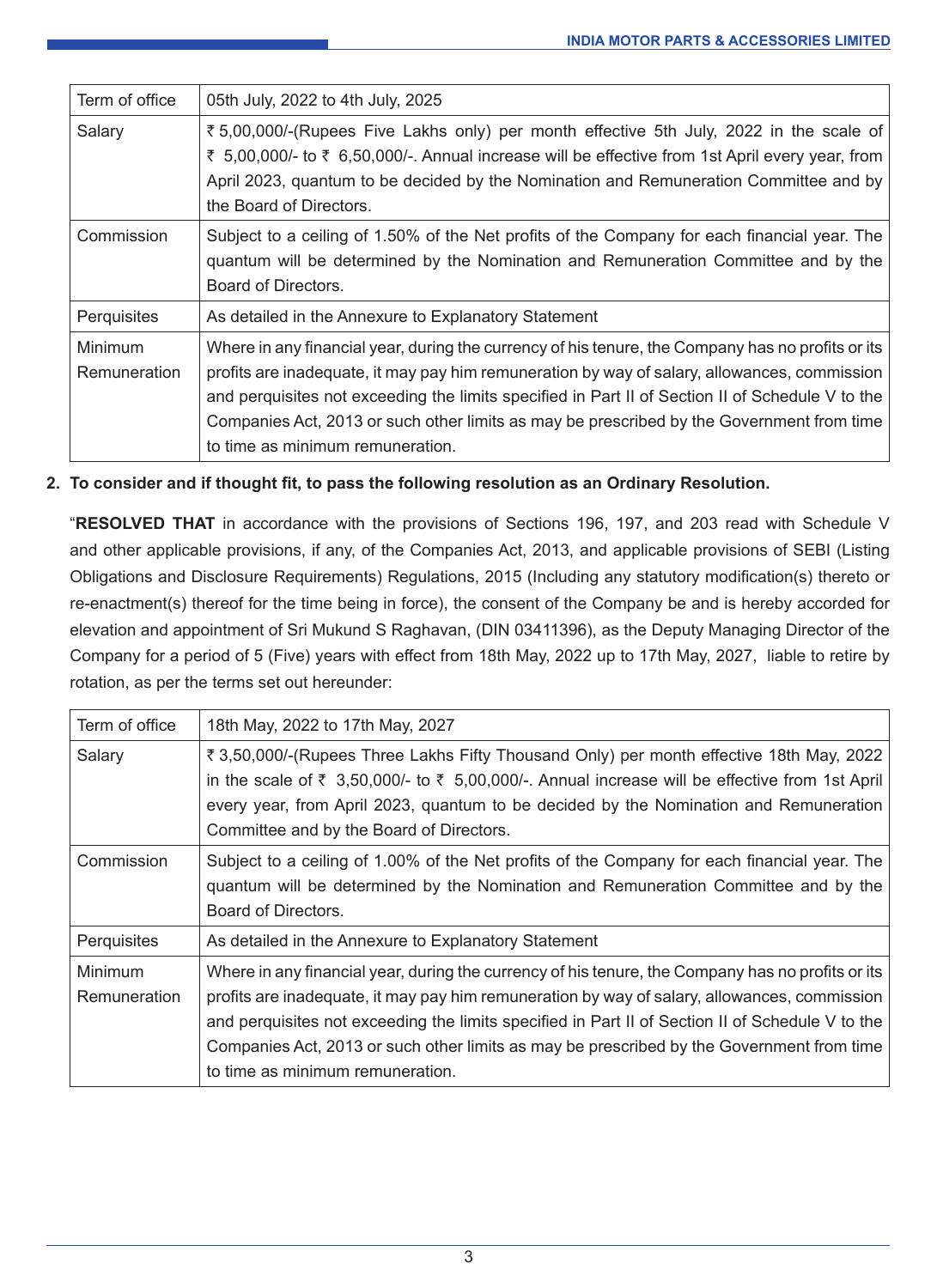#### **EXPLANATORY STATEMENT UNDER SECTION 102(1) OF THE COMPANIES ACT, 2013.**

#### **Item No. 1**

At the Annual General Meeting held on November 4, 2017, Sri N Krishnan was re-appointed as Managing Director with effect from 05th July, 2017 for a period of 5 years, until 04th July, 2022. The Nomination and Remuneration Committee recommended to the Board the re-appointment of Sri N Krishnan as the Managing Director.

Based on the recommendations of the Nomination and Remuneration Committee the Board of Directors at their meeting held on 18th May, 2022 have re-appointed Sri N Krishnan as the Managing Director of the Company for a period of 3 (Three) years commencing from 05th July, 2022 on the terms set out in the resolution.

The term of office / remuneration payable to the Managing Director by way of Salary, Commission and Perquisites (as given in annexure) are within the specified limits laid down in Schedule V of the Companies Act, 2013 and requires Members approval.

Accordingly, the Board recommends the Special Resolution in relation to the re-appointment of Sri N Krishnan as Managing Director, for the approval by the shareholders.

### **Details of Perquisites referred to in the Resolution No.1**

- 1. Free use of furnished accommodation owned or leased by the Company with amenities including Water, Gas, Electricity and Furnishings. If no accommodation is provided, the Managing Director is entitled to House Rent Allowance subject to a ceiling of 70% of his salary. The expenditure incurred by the Company on Water, Gas, Electricity and Furnishings will be evaluated as per Income Tax Rules, 1962.
- 2. Medical Reimbursement for self and family including premium payable for medical insurance in accordance with the rules of the Company.
- 3. Leave Travel Concession for self and family once in a year in accordance with the rules of the Company. Explanation: Family means the spouse, dependent children and dependent parents of the appointee.
- 4. Fees of clubs subject to a maximum of two clubs. This will not include admission fee and life membership fee.
- 5. Personal Accident Insurance as per the rules of the Company
- 6. Contribution to Provident Fund, Superannuation Fund or Annuity Fund and payment of Gratuity as per the rules of the Company.
- 7. Encashment of leave at the end of the tenure.
- 8. Provision of Two Cars with driver for Company business, the value of which will be evaluated as per Income Tax Rules, 1962
- 9. Provision of telephone at the residence of the Managing Director
- 10. Such other perquisites, benefits and amenities as may be provided by the Company to the other senior executives from time to time.

#### **DISCLOSURE OF INTEREST**

Except Sri N Krishnan none of the Directors, Key Managerial Personnel of the Company and their relatives are concerned or interested, financially or otherwise in the resolution.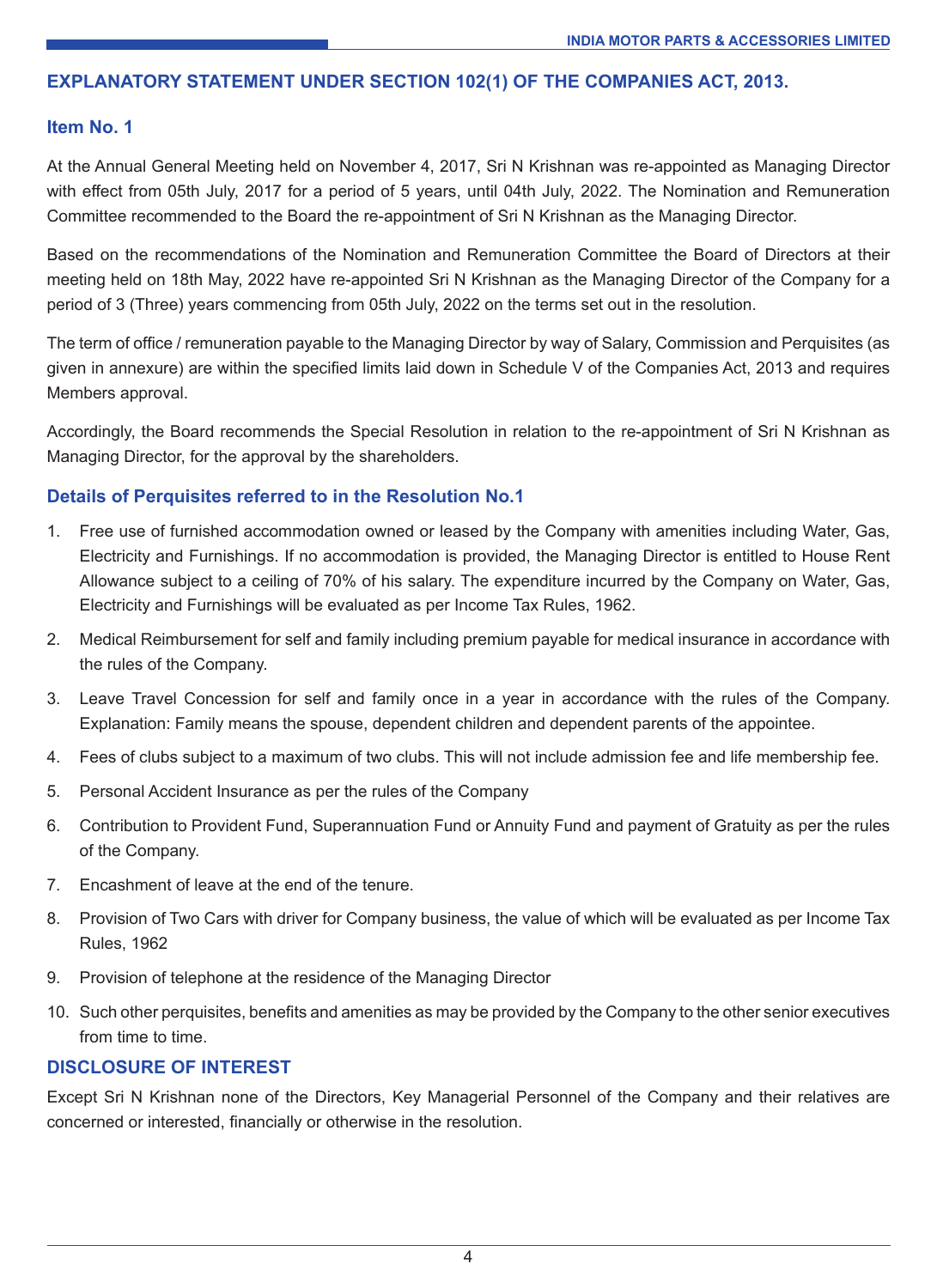#### **Item No.2**

At the 65th Annual General Meeting held on 16th September, 2019, Sri Mukund S Raghavan, was appointed as Executive Director for a period of 5 years from February 7, 2019.

The shareholders through Postal Ballot on 26th December, 2021 approved the payment of Commission not exceeding 1% of the net profits of the Company to the Executive Director for each financial year, with effect from 01st April,2021, the amount to be determined by the Board of Directors upon the recommendation of Nomination and Remuneration for each financial year.

Based on the recommendation of Nomination and Remuneration Committee the Board of Directors at their meeting held on 18th May, 2022 have elevated and appointed Sri Mukund S Raghavan (DIN 03411396) as Deputy Managing Director of the Company effective 18th May, 2022 for a period of 5 (Five) years, on the terms set out in the resolution.

The term of office / remuneration payable to the Deputy Managing Director by way of Salary, Commission and Perquisites (as given in annexure) are within the specified limits laid down in Schedule V of the Companies Act, 2013 and requires Members approval.

Accordingly, the Board recommends the Ordinary Resolution in relation to the elevation and appointment of Sri Mukund S Raghavan as Deputy Managing Director, for the approval by the shareholders.

Further, according to the provisions of Reg.17(1C) of the SEBI (Listing Obligations and Disclosure Requirements) Regulations, 2015, the Company is required to obtain the approval of the shareholders for the appointment of Directors at the next annual general meeting or within three months from the date of appointment, whichever is earlier. Hence, approval of the shareholders is being sought through Postal Ballot.

#### **Details of Perquisites referred to in the Resolution No.2**

- 1. Free use of furnished accommodation owned or leased by the Company with amenities including Water, Gas, Electricity and Furnishings. If no accommodation is provided, the Deputy Managing Director is entitled to House Rent Allowance subject to a ceiling of 70% of his salary. The expenditure incurred by the Company on Water, Gas, Electricity and Furnishings will be evaluated as per Income Tax Rules, 1962.
- 2. Medical Reimbursement for self and family including premium payable for medical insurance in accordance with the rules of the Company.
- 3. Leave Travel Concession for self and family once in a year in accordance with the rules of the Company. Explanation: Family means the spouse, dependent children and dependent parents of the appointee.
- 4. Fees of clubs subject to a maximum of two clubs. This will not include admission fee and life membership fee.
- 5. Personal Accident Insurance as per the rules of the Company
- 6. Contribution to Provident Fund, Superannuation Fund or Annuity Fund and payment of Gratuity as per the rules of the Company.
- 7. Encashment of leave at the end of the tenure.
- 8. Provision of Car with driver for Company business, the value of which will be evaluated as per Income Tax Rules, 1962.
- 9. Provision of telephone at the residence of the Deputy Managing Director.
- 10. Such other perquisites, benefits and amenities as may be provided by the Company to the other senior executives from time to time.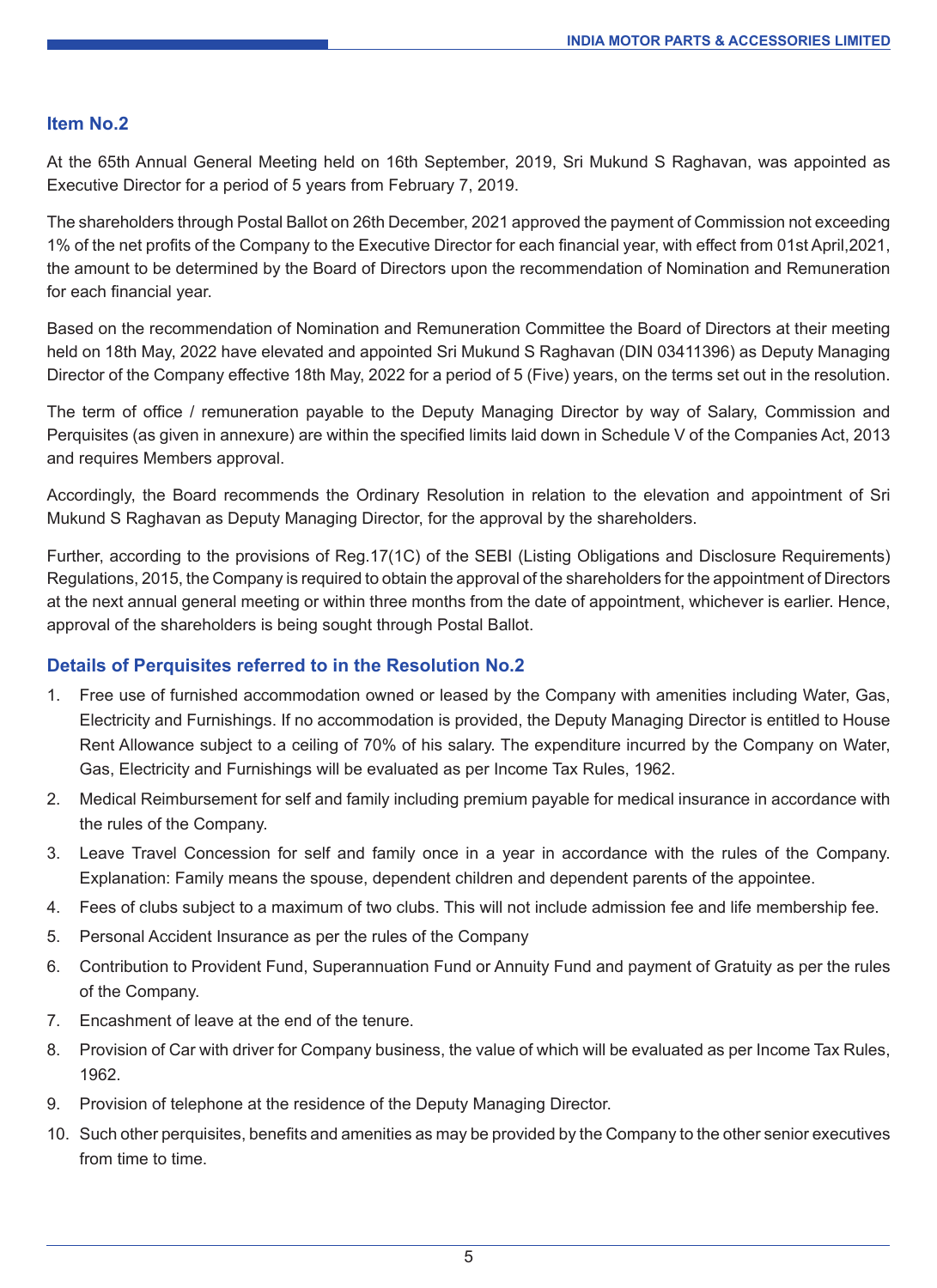#### **DISCLOSURE OF INTEREST**

Except Sri Mukund S Raghavan none of the Directors, Key Managerial Personnel of the Company and their relatives are concerned or interested, financially or otherwise in the resolution.

### **PARTICULARS OF THE DIRECTOR PURSUANT TO REGULATION 36 (3) OF SEBI (LISTING OBLIGATIONS & DISCLOSURE REQUIREMENTS) REGULATIONS, 2015.**

#### **Item Nos. 1 & 2**

| <b>Name of the Director</b>                                                                                                      | <b>Sri N Krishnan</b>                                                                                                                                                                                                                                                                                                                                                                                                                                                                                                                                                            | <b>Sri Mukund S Raghavan</b>                                                                                                                                                                                                                                                                                                                                                                          |
|----------------------------------------------------------------------------------------------------------------------------------|----------------------------------------------------------------------------------------------------------------------------------------------------------------------------------------------------------------------------------------------------------------------------------------------------------------------------------------------------------------------------------------------------------------------------------------------------------------------------------------------------------------------------------------------------------------------------------|-------------------------------------------------------------------------------------------------------------------------------------------------------------------------------------------------------------------------------------------------------------------------------------------------------------------------------------------------------------------------------------------------------|
| <b>DIN</b>                                                                                                                       | 00041381                                                                                                                                                                                                                                                                                                                                                                                                                                                                                                                                                                         | 03411396                                                                                                                                                                                                                                                                                                                                                                                              |
| Date of Birth                                                                                                                    | 20th December, 1952                                                                                                                                                                                                                                                                                                                                                                                                                                                                                                                                                              | 05th July, 1965                                                                                                                                                                                                                                                                                                                                                                                       |
| Age                                                                                                                              | 69 Years                                                                                                                                                                                                                                                                                                                                                                                                                                                                                                                                                                         | 56 Years                                                                                                                                                                                                                                                                                                                                                                                              |
| Qualifications                                                                                                                   | B.E.(Mechanical), MBA (Finance) and<br>MS (Management) from the University<br>of Southern California, Los Angeles,<br>California, USA                                                                                                                                                                                                                                                                                                                                                                                                                                            | B.Sc. Mathematics), M.E.P (Indian<br>Institute of Management, Ahmedabad),<br>PG Diploma in Export Management from<br>Indian Institute of Export Management.                                                                                                                                                                                                                                           |
| Profile / Experience and<br>Expertise in specific functional<br>area                                                             | Having served as General Manager<br>(Sales) in Axles India Limited, he joined<br>IMPAL in December 1993 as General<br>Manager. Sri N Krishnan was inducted<br>into the Board as Deputy Managing<br>Director on 24th July, 1997. His initial<br>appointment as Managing Director was<br>from 1st July, 1999 and was later re-<br>appointed on 5th July, 2002, 5th July,<br>2007, 5th July, 2012 and 5th July, 2017<br>for a period of 5 years each respectively.<br>He has over 4 decades of experience<br>in OE Sales and Management of After<br>Market Auto Parts distribution. | Sri Mukund S Raghavan was appointed<br>as an Executive Director of the Company<br>from 7th February 2019 for a period of<br>5 Years up to 6th February 2024. Prior<br>to his appointment he was President -<br>(Marketing & Business Development) in<br>the Company. He has over 25 years in<br>the Automotive After Market Business.<br>Prior to this he also served in Indian<br>Navy for 10 Years. |
| Terms and conditions of<br>appointment or re-appointment                                                                         | Re-appointment for another term of 3<br>(Three) years effective from 05th July,<br>2022.                                                                                                                                                                                                                                                                                                                                                                                                                                                                                         | Elevation and Appointment as Deputy<br>Managing Director for a term of 5 (five)<br>years., effective 18th May, 2022.                                                                                                                                                                                                                                                                                  |
| Details of remuneration sought<br>to be paid and Remuneration<br>last drawn by such person, if<br>applicable                     | ₹5,00,000/-(Rupees Five Lakhs only)<br>per month effective 5th July, 2022 in the<br>scale of ₹ 5,00,000/- to ₹ 6,50,000/-.<br>Last drawn Basic Salary - ₹ 4,61,000/-<br>p.m.in the scale of $\overline{\xi}$ 3,50,000 to<br>₹ 5,00,000/-                                                                                                                                                                                                                                                                                                                                         | ₹ 3,50,000/-(Rupees Three Lakhs Fifty<br>Thousand only) per month effective<br>18th May, 2022 in the scale of<br>₹ 3,50,000/- to ₹ 5,00,000/-.<br>Last drawn Basic Salary $-$ ₹ 2,95,500/-<br>p.m.in the scale of $\overline{\xi}$ 2,85,000 to<br>₹ 3,60,000/-                                                                                                                                        |
| Date of first appointment on the<br>Board                                                                                        | 24th July, 1997                                                                                                                                                                                                                                                                                                                                                                                                                                                                                                                                                                  | 7th February, 2019                                                                                                                                                                                                                                                                                                                                                                                    |
| List of other listed entities in<br>which directorship held as on<br>31st March 2022                                             | <b>NIL</b>                                                                                                                                                                                                                                                                                                                                                                                                                                                                                                                                                                       | <b>NIL</b>                                                                                                                                                                                                                                                                                                                                                                                            |
| Chairman/Member of the<br>Committees of the Board of other<br>listed entities in which he is a<br>Director as on 31st March 2022 | <b>NIL</b>                                                                                                                                                                                                                                                                                                                                                                                                                                                                                                                                                                       | <b>NIL</b>                                                                                                                                                                                                                                                                                                                                                                                            |
| Shareholding as on 31st March 2022                                                                                               | 40,311 Shares                                                                                                                                                                                                                                                                                                                                                                                                                                                                                                                                                                    | 12,144 Shares                                                                                                                                                                                                                                                                                                                                                                                         |
| Relationship with other Directors<br>Manager and other Key Managerial<br>Personnel of the Company                                | <b>NIL</b>                                                                                                                                                                                                                                                                                                                                                                                                                                                                                                                                                                       | <b>NIL</b>                                                                                                                                                                                                                                                                                                                                                                                            |
| Number of Meetings of the<br>Board attended during the year                                                                      | FY 2021-2022- 5 Meetings;<br>For the current financial year till the date<br>of this Notice $-3$ meetings                                                                                                                                                                                                                                                                                                                                                                                                                                                                        | FY 2021-2022- 5 Meetings;<br>For the current financial year till the<br>date of this Notice $-3$ meetings                                                                                                                                                                                                                                                                                             |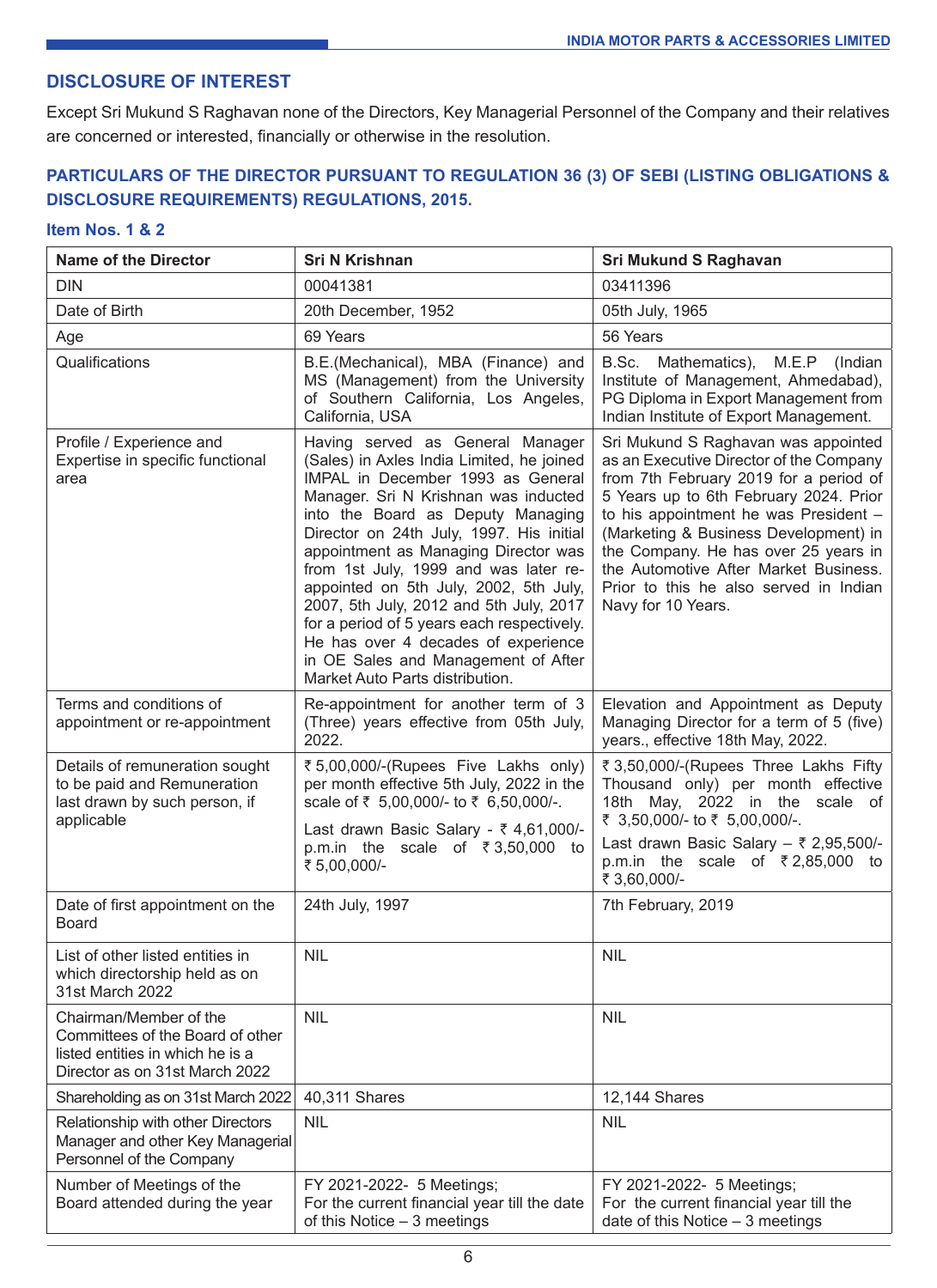#### **CDSL e-Voting System – For Remote e-voting-Postal Ballot**

#### **INSTRUCTIONS TO SHAREHOLDERS FOR REMOTE E-VOTING ARE AS UNDER:**

- (i) The voting period begins on **June 1, 2022 and 9.00 am and ends on June 30, 2022 at 5.00 p.m.** (Inclusive both days). During this period shareholders of the Company, holding shares either in physical form or in dematerialized form, as on the cut-off date **May 27, 2022** may cast their vote electronically. The e-voting module shall be disabled by CDSL for voting thereafter.
- (ii) Once the vote on a resolution is cast by the member, the member shall not be allowed to change it subsequently.
- (iii) Pursuant to SEBI Circular No. **SEBI/HO/CFD/CMD/CIR/P/2020/242 dated 09.12.2020**, under Regulation 44 of Securities and Exchange Board of India (Listing Obligations and Disclosure Requirements) Regulations, 2015, listed entities are required to provide remote e-voting facility to its shareholders, in respect of all shareholders' resolutions. However, it has been observed that the participation by the public non-institutional shareholders/ retail shareholders is at a negligible level

Currently, there are multiple e-voting service providers (ESPs) providing e-voting facility to listed entities in India. This necessitates registration on various ESPs and maintenance of multiple user IDs and passwords by the shareholders.

In order to increase the efficiency of the voting process, pursuant to a public consultation, it has been decided to enable e-voting **to all the demat account holders, by way of a single login credential, through their demat accounts/ websites of Depositories/ Depository Participants**. Demat account holders would be able to cast their vote without having to register again with the ESPs, thereby, not only facilitating seamless authentication but also enhancing ease and convenience of participating in e-voting process.

(iv) In terms of **SEBI circular no. SEBI/HO/CFD/CMD/CIR/P/2020/242 dated December 9, 2020** on e-Voting facility provided by Listed Companies, Individual shareholders holding securities in demat mode are allowed to vote through their demat account maintained with Depositories and Depository Participants. Shareholders are advised to update their mobile number and email Id in their demat accounts in order to access e-Voting facility.

Pursuant to abovesaid SEBI Circular, Login method for e-Voting **for** I**ndividual shareholders holding securities in Demat mode** is given below:

| Type of<br>shareholders                                                                  | <b>Login Method</b>                                                                                                                                                                                                                                                                                                                                                                                                                                                                                                                                                                                                                                          |
|------------------------------------------------------------------------------------------|--------------------------------------------------------------------------------------------------------------------------------------------------------------------------------------------------------------------------------------------------------------------------------------------------------------------------------------------------------------------------------------------------------------------------------------------------------------------------------------------------------------------------------------------------------------------------------------------------------------------------------------------------------------|
| Individual<br><b>Shareholders</b><br>holding<br>securities in<br>Demat mode<br>with CDSL | 1) Users who have opted for CDSL Easi / Easiest facility, can login through their existing user<br>id and password. Option will be made available to reach e-Voting page without any further<br>authentication. The URL for users to login to Easi / Easiest are https://web.cdslindia.com/<br>myeasi/home/login or visit www.cdslindia.com and click on Login icon and select New System<br>Myeasi.                                                                                                                                                                                                                                                         |
|                                                                                          | 2) After successful login the Easi / Easiest user will be able to see the e-Voting option for eligible<br>companies where the evoting is in progress as per the information provided by company. On<br>clicking the e-voting option, the user will be able to see e-Voting page of the e-Voting service<br>provider for casting your vote during the remote e-Voting period or joining virtual meeting &<br>voting during the meeting. Additionally, there is also links provided to access the system of all<br>e-Voting Service Providers i.e. CDSL/NSDL/KARVY/LINKINTIME, so that the user can visit<br>the e-Voting service providers' website directly. |
|                                                                                          | 3) If the user is not registered for Easi/Easiest, option to register is available at https://web.<br>cdslindia.com/myeasi/Registration/EasiRegistration                                                                                                                                                                                                                                                                                                                                                                                                                                                                                                     |
|                                                                                          | 4) Alternatively, the user can directly access e-Voting page by providing Demat Account Number<br>and PAN No. from a e-Voting link available on www.cdslindia.com home page or click on<br>https://evoting.cdslindia.com/Evoting/EvotingLogin. The system will authenticate the user by<br>sending OTP on registered Mobile & Email as recorded in the Demat Account. After successful<br>authentication, user will be able to see the e-Voting option where the e-voting is in progress<br>and also able to directly access the system of all e-Voting Service Providers.                                                                                   |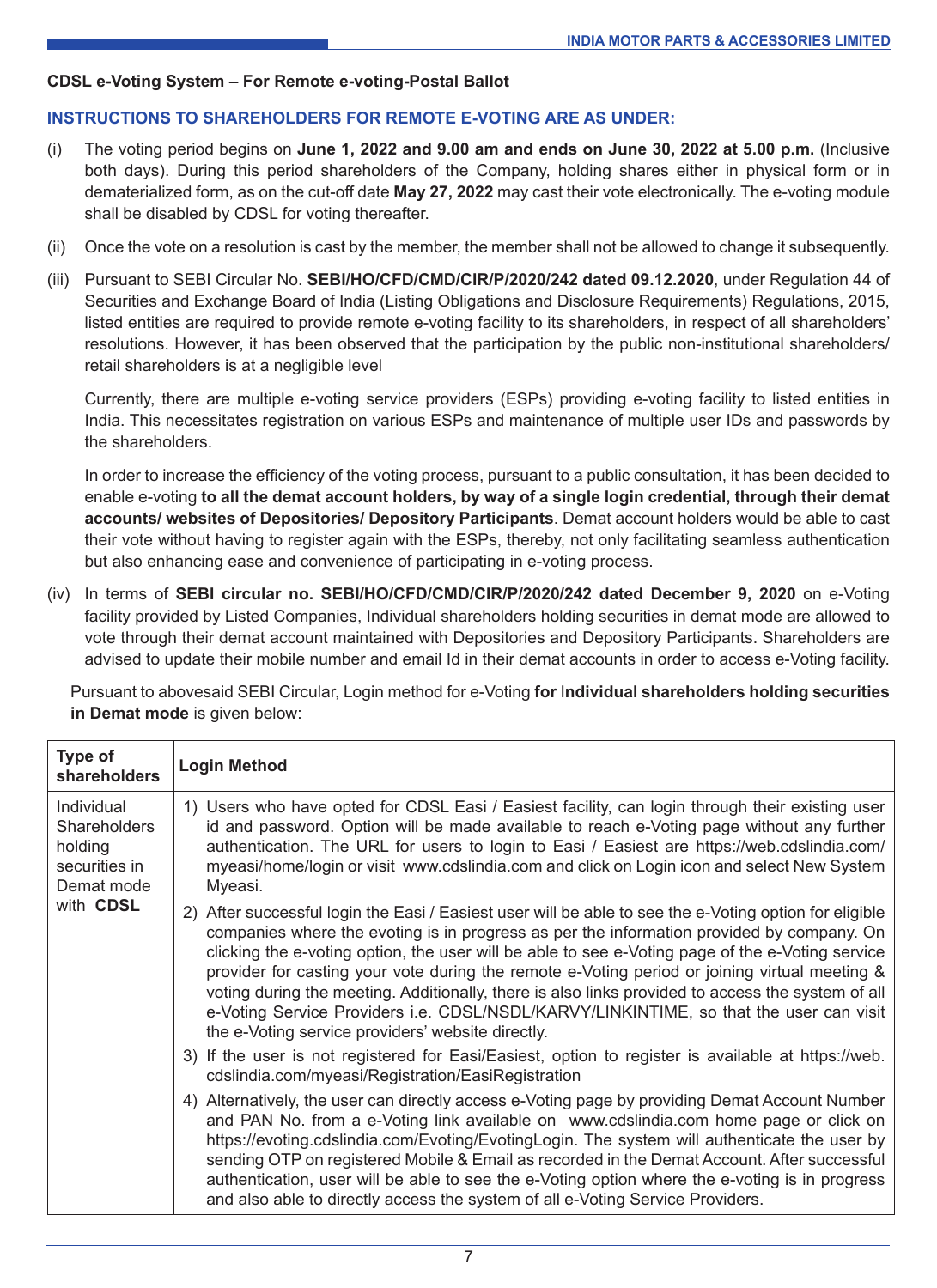| Individual<br>Shareholders<br>holding<br>securities in<br>demat mode<br>with NSDL                                                            | 1) If you are already registered for NSDL IDeAS facility, please visit the e-Services website of<br>NSDL. Open web browser by typing the following URL: https://eservices.nsdl.com either on a<br>Personal Computer or on a mobile. Once the home page of e-Services is launched, click on the<br>"Beneficial Owner" icon under "Login" which is available under 'IDeAS' section. A new screen<br>will open. You will have to enter your User ID and Password. After successful authentication,<br>you will be able to see e-Voting services. Click on "Access to e-Voting" under e-Voting services<br>and you will be able to see e-Voting page. Click on company name or e-Voting service provider<br>name and you will be re-directed to e-Voting service provider website for casting your vote<br>during the remote e-Voting period or joining virtual meeting & voting during the meeting. |
|----------------------------------------------------------------------------------------------------------------------------------------------|--------------------------------------------------------------------------------------------------------------------------------------------------------------------------------------------------------------------------------------------------------------------------------------------------------------------------------------------------------------------------------------------------------------------------------------------------------------------------------------------------------------------------------------------------------------------------------------------------------------------------------------------------------------------------------------------------------------------------------------------------------------------------------------------------------------------------------------------------------------------------------------------------|
|                                                                                                                                              | 2) If the user is not registered for IDeAS e-Services, option to register is available at https://<br>eservices.nsdl.com. Select "Register Online for IDeAS "Portal or click at https://eservices.<br>nsdl.com/SecureWeb/IdeasDirectReg.jsp.                                                                                                                                                                                                                                                                                                                                                                                                                                                                                                                                                                                                                                                     |
|                                                                                                                                              | 3) Visit the e-Voting website of NSDL. Open web browser by typing the following URL: https://<br>www.evoting.nsdl.com/either on a Personal Computer or on a mobile. Once the home page<br>of e-Voting system is launched, click on the icon "Login" which is available under 'Shareholder/<br>Member' section. A new screen will open. You will have to enter your User ID (i.e. your sixteen-<br>digit demat account number hold with NSDL), Password/OTP and a Verification Code as shown<br>on the screen. After successful authentication, you will be redirected to NSDL Depository site<br>wherein you can see e-Voting page. Click on company name or e-Voting service provider<br>name and you will be redirected to e-Voting service provider website for casting your vote<br>during the remote e-Voting period.                                                                       |
| Individual<br>Shareholders<br>(holding<br>securities<br>in demat<br>mode) login<br>through their<br><b>Depository</b><br><b>Participants</b> | You can also login using the login credentials of your demat account through your Depository<br>Participant registered with NSDL/CDSL for e-Voting facility. After Successful login, you will be<br>able to see e-Voting option. Once you click on e-Voting option, you will be redirected to NSDL/<br>CDSL Depository site after successful authentication, wherein you can see e-Voting feature.<br>Click on company name or e-Voting service provider name and you will be redirected to e-Voting<br>service provider website for casting your vote during the remote e-Voting period.                                                                                                                                                                                                                                                                                                        |

**Important note:** Members who are unable to retrieve User ID/ Password are advised to use Forget User ID and Forget Password option available at abovementioned website.

**Helpdesk for Individual Shareholders holding securities in demat mode for any technical issues related to login through Depository i.e. CDSL and NSDL**

| Login type                      | <b>Helpdesk details</b>                                                   |
|---------------------------------|---------------------------------------------------------------------------|
| Individual Shareholders holding | Members facing any technical issue in login can contact CDSL helpdesk     |
| securities in Demat mode with   | by sending a request at helpdesk.evoting@cdslindia.comor contact at       |
| <b>CDSL</b>                     | 022-23058738 and 22-23058542-43.                                          |
| Individual Shareholders holding | Members facing any technical issue in login can contact NSDL helpdesk     |
| securities in Demat mode with   | by sending a request at evoting@nsdl.co.in or call at toll free no.: 1800 |
| <b>NSDL</b>                     | 1020 990 and 1800 22 44 30                                                |

#### (v) Login method for e-Voting for **shareholders other than individual shareholders holding in Demat form & physical shareholders.**

- 1) The shareholders should log on to the e-voting website www.evotingindia.com.
- 2) Click on "Shareholders" module.
- 3) Now enter your User ID
	- a. For CDSL: 16 digits beneficiary ID,
	- b. For NSDL: 8 Character DP ID followed by 8 Digits Client ID,
	- c. Shareholders holding shares in Physical Form should enter Folio Number registered with the Company.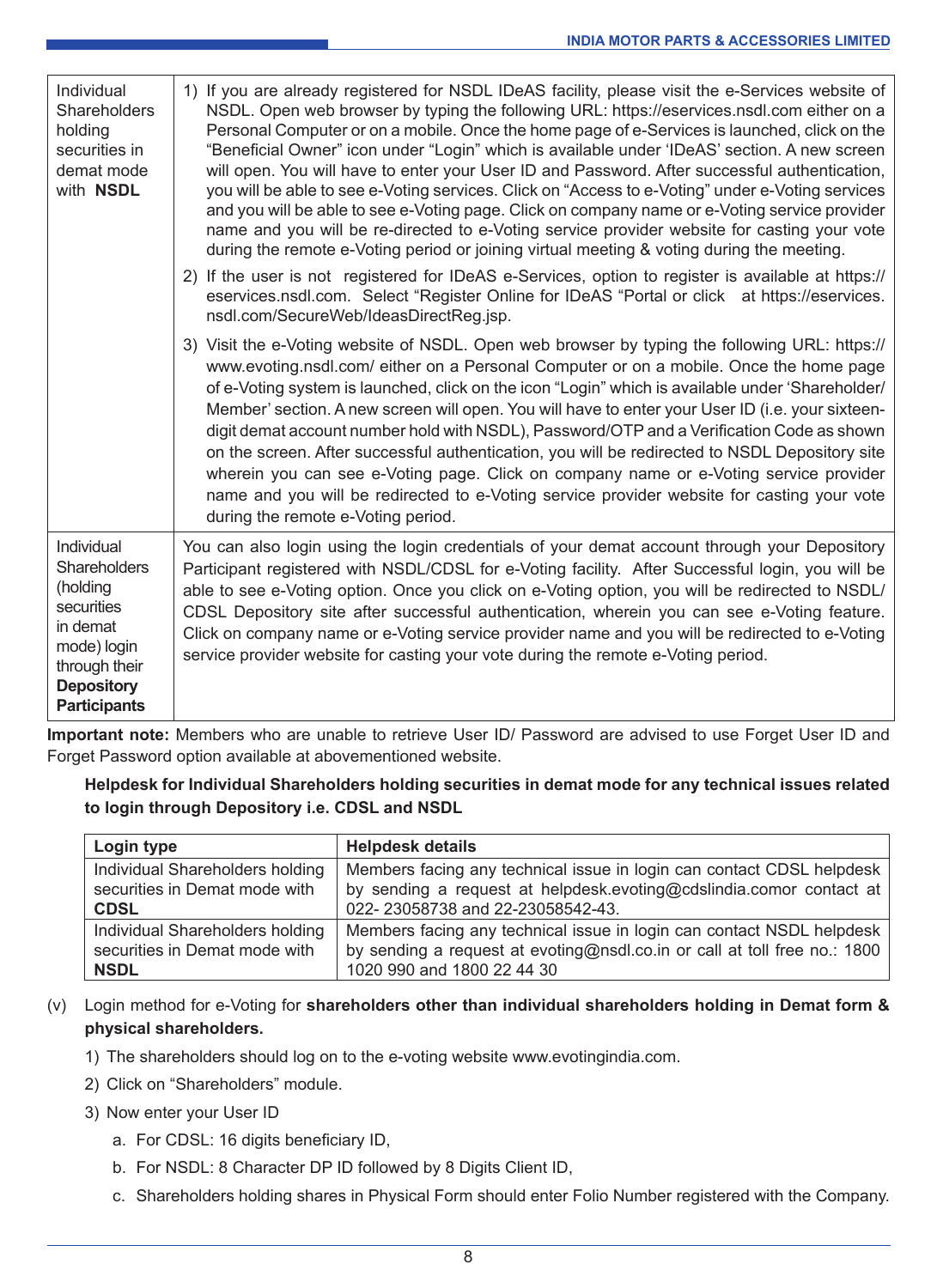- 4) Next enter the Image Verification as displayed and Click on Login.
- 5) If you are holding shares in demat form and had logged on to www.evotingindia.com and voted on an earlier e-voting of any company, then your existing password is to be used.
- 6) If you are a first-time user follow the steps given below:

|                                                                        | For Shareholders holding shares in Demat Form other than individual and Physical<br><b>Form</b>                                                                                  |
|------------------------------------------------------------------------|----------------------------------------------------------------------------------------------------------------------------------------------------------------------------------|
| <b>PAN</b>                                                             | Enter your 10 digit alpha-numeric *PAN issued by Income Tax Department (Applicable for<br>both demat shareholders as well as physical shareholders)                              |
|                                                                        | • Shareholders who have not updated their PAN with the Company/Depository<br>Participant are requested to use the sequence number sent by Company/RTA or<br>contact Company/RTA. |
| Dividend<br><b>Bank Details</b><br><b>OR</b><br>Date of Birth<br>(DOB) | Enter the Dividend Bank Details or Date of Birth (in dd/mm/yyyy format) as recorded in<br>your demat account or in the company records in order to login.                        |
|                                                                        | If both the details are not recorded with the depository or company, please enter the<br>member id / folio number in the Dividend Bank details field.                            |

- (vi) After entering these details appropriately, click on "SUBMIT" tab.
- (vii) Shareholders holding shares in physical form will then directly reach the Company selection screen. However, shareholders holding shares in demat form will now reach 'Password Creation' menu wherein they are required to mandatorily enter their login password in the new password field. Kindly note that this password is to be also used by the demat holders for voting for resolutions of any other company on which they are eligible to vote, provided that company opts for e-voting through CDSL platform. It is strongly recommended not to share your password with any other person and take utmost care to keep your password confidential.
- (viii) For shareholders holding shares in physical form, the details can be used only for e-voting on the resolutions contained in this Notice.
- (ix) Click on the EVSN for the relevant <Company Name> on which you choose to vote.
- (x) On the voting page, you will see "RESOLUTION DESCRIPTION" and against the same the option "YES/NO" for voting. Select the option YES or NO as desired. The option YES implies that you assent to the Resolution and option NO implies that you dissent to the Resolution.
- (xi) Click on the "RESOLUTIONS FILE LINK" if you wish to view the entire Resolution details.
- (xii) After selecting the resolution, you have decided to vote on, click on "SUBMIT". A confirmation box will be displayed. If you wish to confirm your vote, click on "OK", else to change your vote, click on "CANCEL" and accordingly modify your vote.
- (xiii) Once you "CONFIRM" your vote on the resolution, you will not be allowed to modify your vote.
- (xiv) You can also take a print of the votes cast by clicking on "Click here to print" option on the Voting page.
- (xv) If a demat account holder has forgotten the login password, then Enter the User ID and the image verification code and click on Forgot Password & enter the details as prompted by the system.
- (xvi) **Facility for Non Individual Shareholders and Custodians –Remote Voting**
	- Non-Individual shareholders (i.e. other than Individuals, HUF, NRI etc.) and Custodians are required to log on to www.evotingindia.com and register themselves in the "Corporates" module.
	- A scanned copy of the Registration Form bearing the stamp and sign of the entity should be emailed to helpdesk.evoting@cdslindia.com.
	- After receiving the login details a Compliance User should be created using the admin login and password. The Compliance User would be able to link the account(s) for which they wish to vote on.